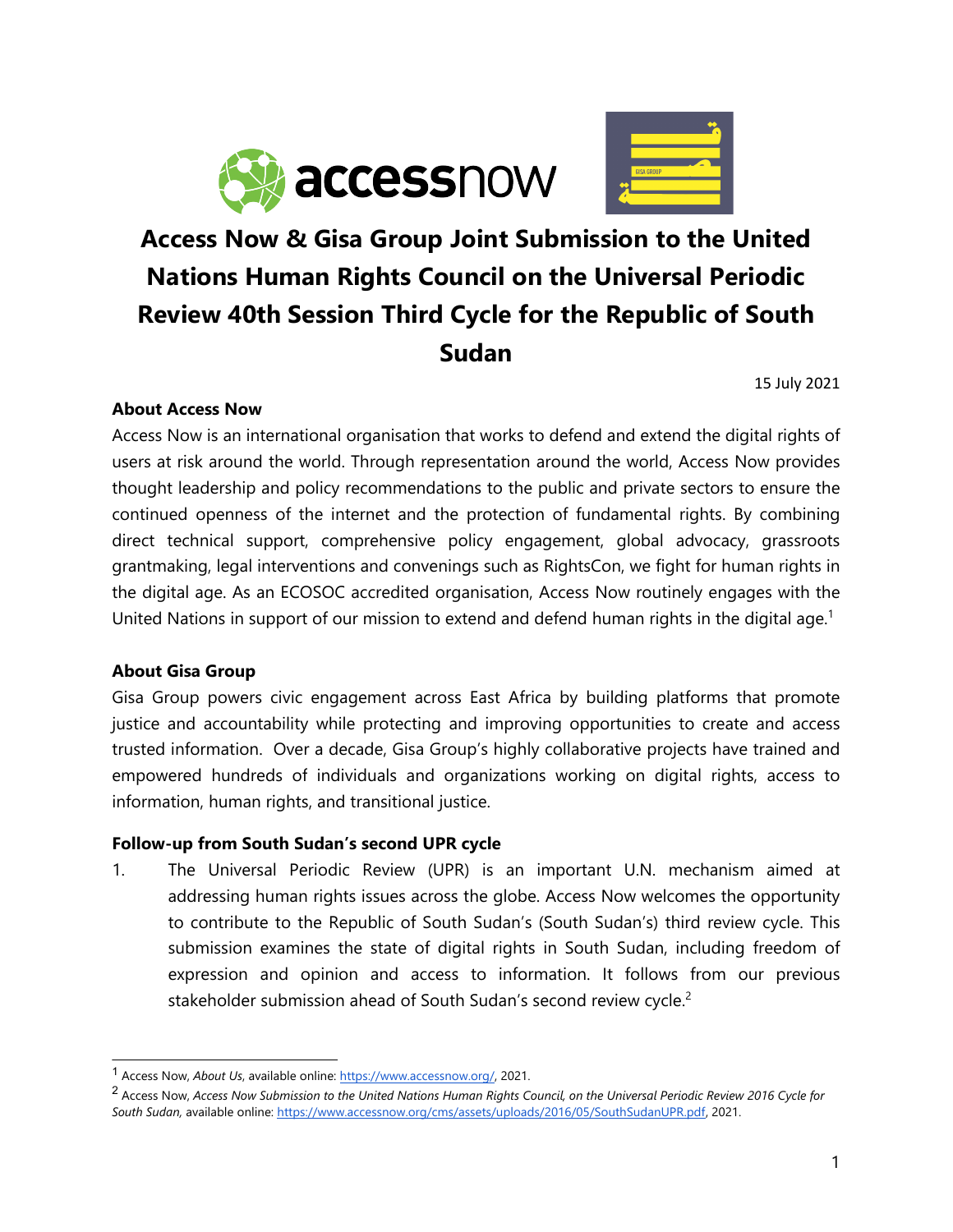- 2. During the second UPR cycle, South Sudan received 233 recommendations, adopting 203 and noting 30.<sup>3</sup> Regarding digital rights, South Sudan received:
	- a. 6 recommendations on freedom of expression and opinion, of which 4 were accepted and 2 noted;
	- b. 2 recommendations on freedom of assembly, of which 1 was accepted and 1 noted;
	- c. 6 recommendations on the safety of journalists, of which 4 were accepted and 2 noted;
	- d. 4 recommendations on the safety of human rights defenders, of which 2 were accepted and 2 noted.
- 3. Since its previous UPR cycle, South Sudan has taken some, albeit minimal, positive steps towards enhancing internet connectivity while also strengthening the country'<sup>s</sup> formal commitment to the international human rights legal framework:
	- a. As of 2017, according to the International Telecommunication Union (ITU), 8% of the population of South Sudan has access to the internet, which is double the percentage since 2014, when less than 4% of the population had access to the internet. 4 This follows South Sudan'<sup>s</sup> Minister of Telecommunications and Postal Services' 2014 intention to increase national connections to major global telecommunications cables.<sup>5</sup> Such efforts should continue to be encouraged in the country as connecting to submarine and terrestrial fibre-optic cables provides faster and more reliable connections than satellite-based communications networks.
	- b. South Sudan has followed-through on previous UPR recommendations to ratify international human rights instruments thereby strengthening the country'<sup>s</sup> commitment to the international human rights framework and the U.N. system.

# **South Sudan'<sup>s</sup> international, regional, and domestic human rights obligations**

4. In 2019, following recommendations from the last UPR cycle, South Sudan ratified the International Covenant on Civil and Political Rights (ICCPR) and the International Covenant on Economic, Social and Cultural Rights (ICESCR) as well as the First Optional

<sup>3</sup> UPR Info, *2RP: Responses to Recommendations & Voluntary Pledges, South Sudan*, available online, [https://www.upr](https://www.upr-info.org/sites/default/files/document/south_sudan/session_26_-_november_2016/recommendations_and_pledges_south_sudan_2016.pdf)[info.org/sites/default/files/document/south\\_sudan/session\\_26\\_-](https://www.upr-info.org/sites/default/files/document/south_sudan/session_26_-_november_2016/recommendations_and_pledges_south_sudan_2016.pdf)

\_[november\\_2016/recommendations\\_and\\_pledges\\_south\\_sudan\\_2016.pdf](https://www.upr-info.org/sites/default/files/document/south_sudan/session_26_-_november_2016/recommendations_and_pledges_south_sudan_2016.pdf), 2016.

<sup>4</sup> The World Bank, citing ITU World Telecommunication/ICT Indicators Database - South Sudan, available online: <https://data.worldbank.org/indicator/IT.NET.USER.ZS?locations=SS>

<sup>5</sup> Radio Tamazuj, *South Sudan governmen<sup>t</sup> says planning for better internet*, available online:

<https://radiotamazuj.org/en/news/article/south-sudan-government-says-planning-for-better-internet>, 5 June 20214.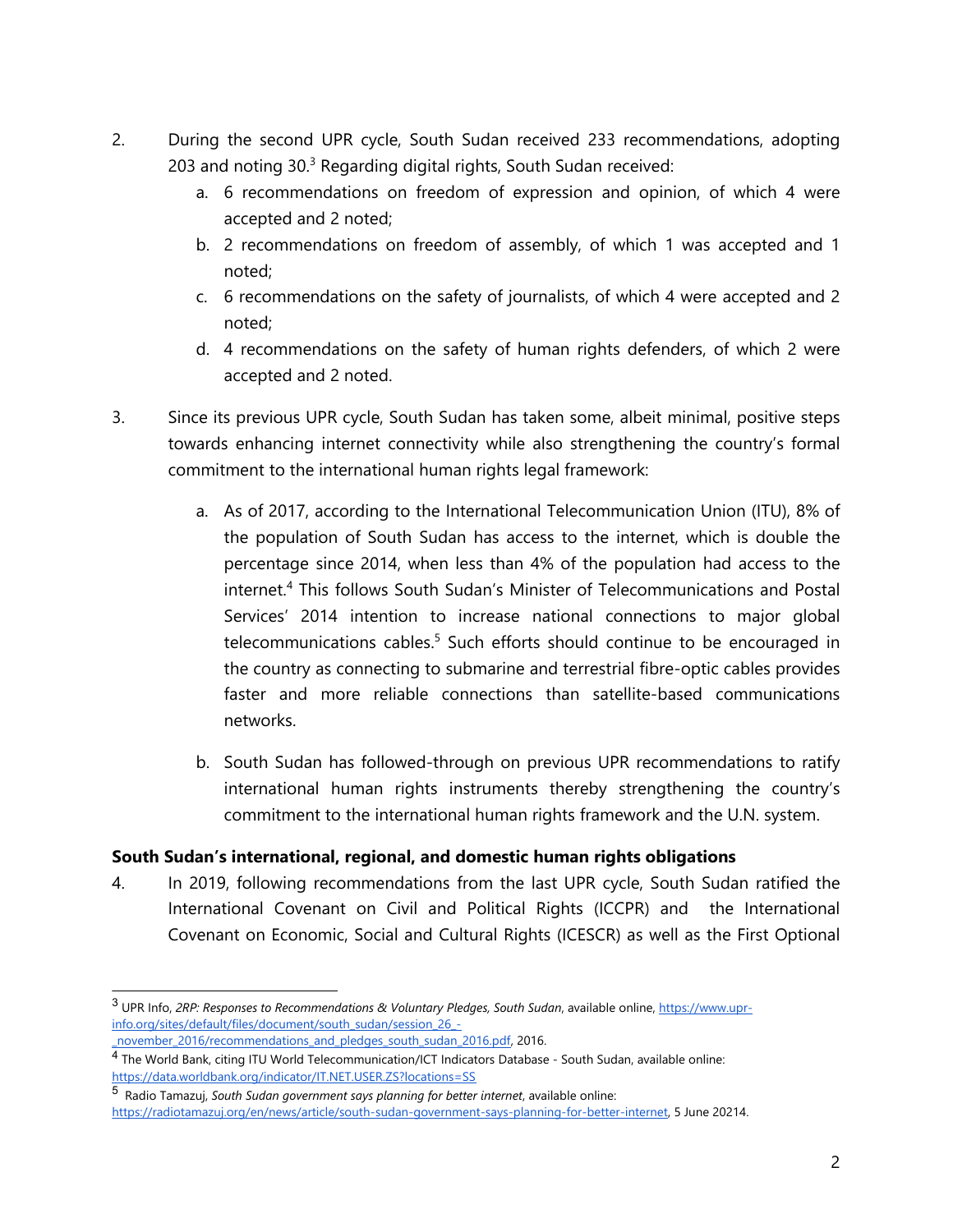Protocols to both Covenants. 6

- 5. South Sudan is the latest African Union (A.U.) Member State to become <sup>a</sup> Party to the African Charter on Human and Peoples' Rights (Banjul Charter), which the country ratified in October 2014, thereby affirming commitments to guarantee individuals' rights to freedom of expression and opinion, and free association. 7 However, it is ye<sup>t</sup> to ratify the A.U. Convention on Cyber Security and Personal Data Protection (the Malabo Convention). 8
- 6. The 2011 Transitional Constitution of the Republic of South Sudan (TCSS) provides protections for the right to privacy (Article 22), freedom of expression and the media (Article 24), as well as access to information (Article 32). <sup>9</sup> Nonetheless, the TCSS is not comprehensive enough to provide adequate safeguards against human rights violations.

# **Freedom of expression and opinion and access to information**

- 7. As South Sudan expands its internet connectivity, and more individuals come online, it will be imperative to provide education, training, and capacity building opportunities so individuals can learn how to securely and effectively exercise their human rights online. South Sudan must also ensure that human rights are protected online and implement open, transparent and accountable internet governance processes with meaningful opportunities for all stakeholders — particularly civil society centered on women'<sup>s</sup> voices — to input into regulatory and policy decisions that impact human rights online.
- 8. Gender and other digital divides represent <sup>a</sup> significant challenge to ensuring meaningful connectivity. As the Office of the High Commissioner for Human Rights (OHCHR) notes in its report on the gender digital divide, "women activists, including women human rights defenders, increasingly rely on [ICTs] to advocate, communicate, mobilise, protect, access information and gain visibility."<sup>10</sup> Therefore, South Sudan must ensure that the needs and interests of women, in all their intersecting identities, are represented in such education, training and capacity building opportunities in order to address digital divides.

<sup>6</sup> OHCHR, *Press briefing note on South Sudan,* available online:

<https://www.ohchr.org/EN/NewsEvents/Pages/DisplayNews.aspx?NewsID=24683&LangID=E>, 7 June 2019. 7 ACHPR, *Ratification Table - African Charter on Human and Peoples' Rights*, available online:

<https://www.achpr.org/ratificationtable?id=49>; *see also* ACHPR, *African Charter on Human and Peoples' Rights*, available online: <https://www.achpr.org/legalinstruments/detail?id=49>

<sup>8</sup> *African Union Convention on Cyber Security and Personal Data Protection*, available online: [https://au.int/en/treaties/african-union](https://au.int/en/treaties/african-union-convention-cyber-security-and-personal-data-protection)[convention-cyber-security-and-personal-data-protection](https://au.int/en/treaties/african-union-convention-cyber-security-and-personal-data-protection)

<sup>9</sup> *The Transitional Constitution of the Republic of South Sudan, 2011 (with 2013 Amendments)*, available online: [https://www.constituteproject.org/constitution/South\\_Sudan\\_2013.pdf?lang=en](https://www.constituteproject.org/constitution/South_Sudan_2013.pdf?lang=en)

<sup>&</sup>lt;sup>10</sup> OHCHR, Promotion, protection and [enjoyment](https://undocs.org/A/HRC/35/9) of human rights on the Internet: ways to bridge the gender digital divide from a human rights [perspective](https://undocs.org/A/HRC/35/9), UN Doc. A/HRC/35/9, at para 23.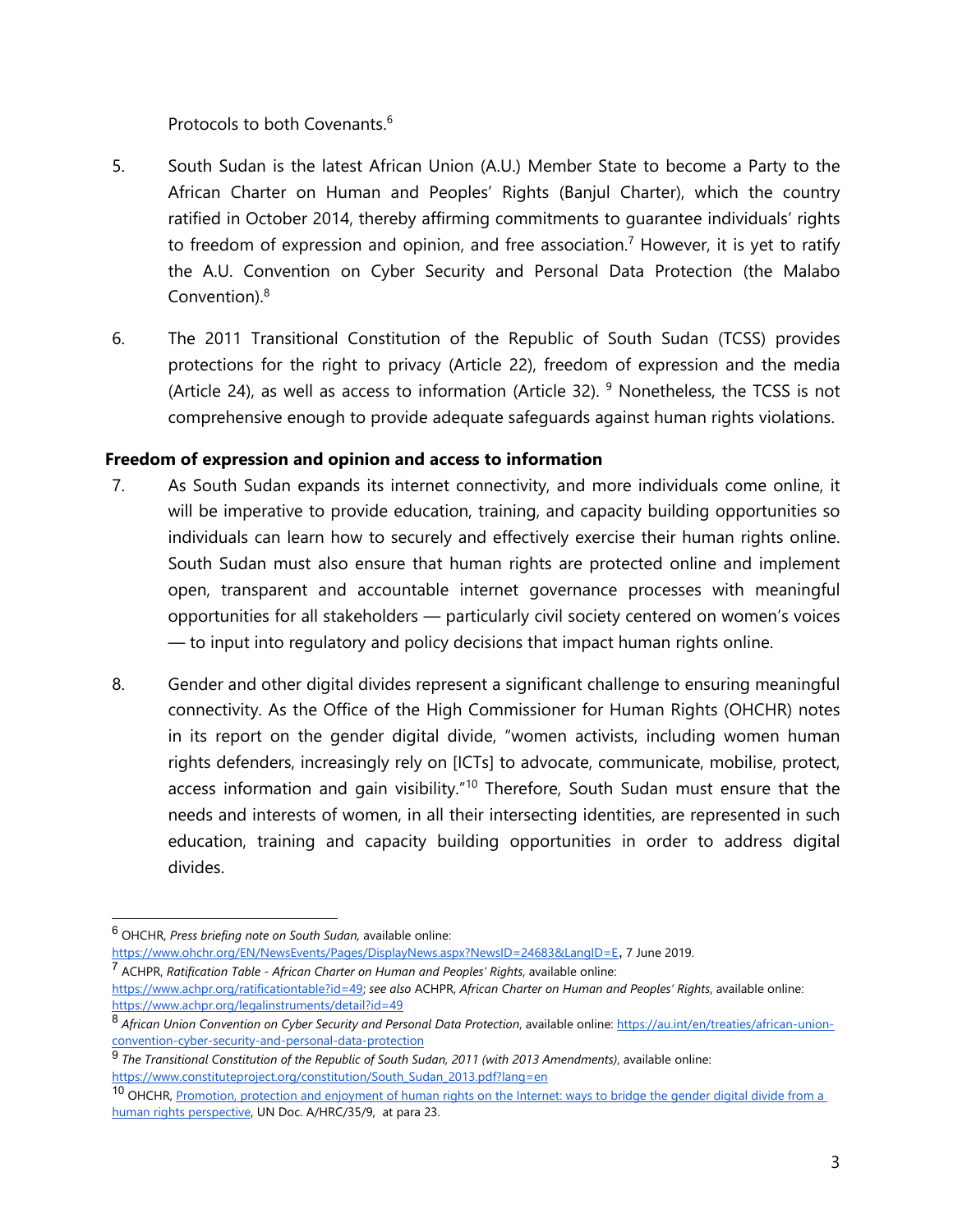9. South Sudan must aim to develop infrastructure necessary to allow for meaningful connectivity. Without meaningful connectivity — which includes robust digital education and literacy, updated software, devices and hardware, affordable and stable service, secure and trustworthy cybersecurity, and software and content relevant to language and cultural needs – simply having mobile coverage or high internet penetration rates may be meaningless.

#### **The safety of journalists and human rights defenders**

- 10. Since the last UPR cycle, the media, and various human rights organisations, have reported multiple instances of journalists, activists, and human rights defenders being arrested and prosecuted for online speech:
	- a. In July 2018, political activist Peter Biar Ajak was arrested by the South Sudan National Security Service, without any formal charges, after he made <sup>a</sup> series of posts on Twitter criticising the government. $^{\rm 11}$
	- b. In October 2019, Emmanuel Manychol Akop, the managing editor of the newspaper *The Dawn* was arrested and detained after <sup>a</sup> Facebook post in which he made fun of <sup>a</sup> dress worn by the foreign affairs and cooperation minister, Awut Deng Achuil. 12
	- c. In September 2020, two journalists Zechariah Makuach Maror and Jackson Ochaya — were detained and sentenced to prison by South Sudanese authorities. Maror was convicted of criminal defamation. Ochaya first went missing and was later confirmed to have been detained in South Sudan'<sup>s</sup> National Security Service headquarters after publishing <sup>a</sup> report for No.1 Citizen in which he included <sup>a</sup> comment from the spokesperson of the National Salvation Front, a militant group fighting South Sudan's government. <sup>13</sup>
	- d. In July 2021, <sup>a</sup> controversial cleric Pastor Abraham Chol Kush was arrested by the members of joint security forces after statements he made in <sup>a</sup> video posted on social media that <sup>a</sup> new president will take over the country on 9 July 2021. 14

<sup>11</sup> Chantal Da Silva, Newsweek, *Harvard Political Activist Arrested in South Sudan After Tweets Criticizing Government*, available online: <https://www.newsweek.com/harvard-political-activist-arrested-south-sudan-after-tweets-criticizing-1048701>, 30 July 2018. 12 Human Rights Watch, *South Sudan: Free Arbitrarily Detained Journalist*, available online:

<https://www.hrw.org/news/2019/11/28/south-sudan-free-arbitrarily-detained-journalist>, 28 November 2019. 13 Committee to Protect Journalists, J*ournalists harassed, detained and sentenced to jail in South Sudan*, available online:

[https://cpj.org/2020/11/journalists-harassed-detained-and-sentenced-to-jail-in-south-sudan/,](https://cpj.org/2020/11/journalists-harassed-detained-and-sentenced-to-jail-in-south-sudan/) 5 November, 2020. 14 Sudans Post, *BREAKING | 'Prophet' Abraham Chol Kush arrested overnight by joint security forces*, available online:

<https://www.sudanspost.com/prophet-abraham-chol-kush-arrested-overnight-by-joint-security-forces/>, 8 July, 2021.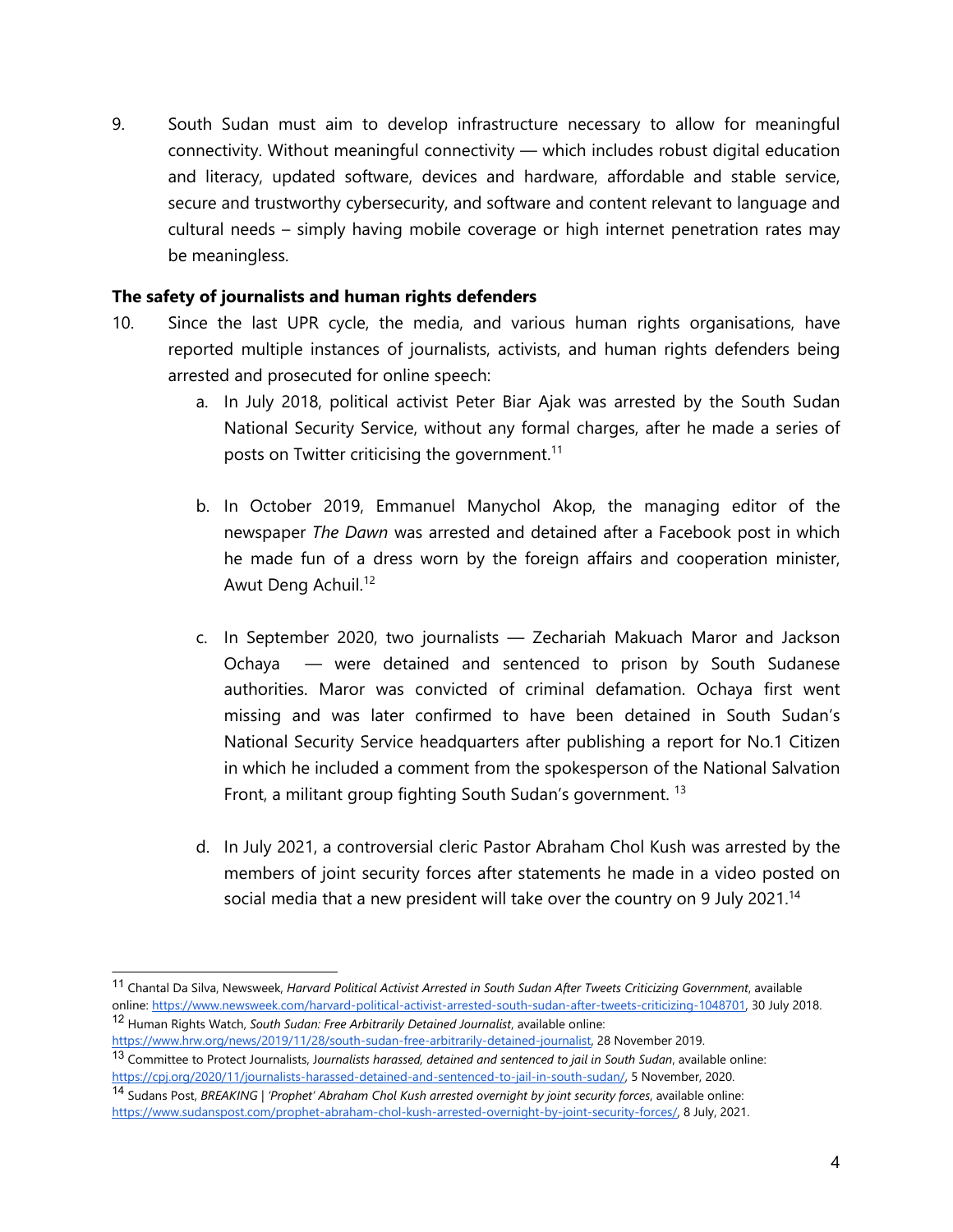11. South Sudan has therefore violated people'<sup>s</sup> rights to freedom of expression and opinion, (particularly those who engage in exercising free speech and dissenting opinions) by prosecuting them for their social media posts. Defamation should never be <sup>a</sup> criminal offense.

#### **COVID-19 misinformation and disinformation**

- 12. Amid the COVID-19 pandemic, access to ICTs is increasingly important as digital technologies have become life saving tools to safely disseminate public health information, such as preventative measures and governmental responses and guidelines, to contain the spread of the virus.<sup>15</sup> The pandemic also highlighted how the internet is also an essential tool for employment, education, health, communication, political engagement, and accessing other important resources. Inadequate access to information and broad criminalisation of speech can make the ongoing health crisis and its impacts even worse.
- 13. Further, during the COVID-19 pandemic, vulnerable groups have been targeted with hate speech leveraging disinformation and misinformation, significantly contributing to the rhetoric of social stigma.<sup>16</sup> International and regional bodies have alluded to human rights concerns, including misinformation, hate speech and disinformation, in South Sudan, amid the COVID-19 pandemic:
	- a. On 23 June 2020, the Special Representative and Head of the U.N. Mission in South Sudan informed the U.N. Security Council that COVID-19 is potentially "the greatest threat to South Sudan'<sup>s</sup> already fragile health system." At the U.N. Security Council meeting, it was noted that "greater efforts must be made on transitional security arrangement, combating hate speech, misinformation and incitement to violence, and tackling impunity through enhanced accountability for sexual and gender-based crimes."<sup>17</sup>
	- b. On 24 June 2020, the African Commission on Human and Peoples' Rights, through the Country rapporteur for human rights in South Sudan, issued <sup>a</sup> statement on the human rights situation in South Sudan, noting with particular

<sup>15</sup> Access Now, *#KeepItOn: internet shutdowns during COVID-19 will help spread the virus!* Available online:

<https://www.accessnow.org/keepiton-internet-shutdowns-during-covid-19-will-help-spread-the-virus/> , 17 March 2020. *See also*, Access Now, *Expanding Connectivity to Fight COVID-19: Recommendations for Governments and Telco*s, available online: [https://www.accessnow.org/cms/assets/uploads/2020/04/Expanding-connectivity-to-fight-COVID19-Recommendations-for-govs](https://www.accessnow.org/cms/assets/uploads/2020/04/Expanding-connectivity-to-fight-COVID19-Recommendations-for-govs-and-telcos.pdf)[and-telcos.pdf,](https://www.accessnow.org/cms/assets/uploads/2020/04/Expanding-connectivity-to-fight-COVID19-Recommendations-for-govs-and-telcos.pdf) April 2020.

<sup>16</sup> Access Now, *Fighting misinformation and defending free expression during COVID-19: recommendations for states*, available online: <https://www.accessnow.org/recommendations-misinformation-free-expression-during-covid-19/>, 31 April 2020.

<sup>17</sup> *See* U.N. Security Council, COVID-19 Potentially Greatest Threat to South Sudan'<sup>s</sup> Already Fragile Health System, Special Representative Warns Security Council, Press Release, U.N. Doc. SC/14221, available online: <https://www.un.org/press/en/2020/sc14221.doc.htm>,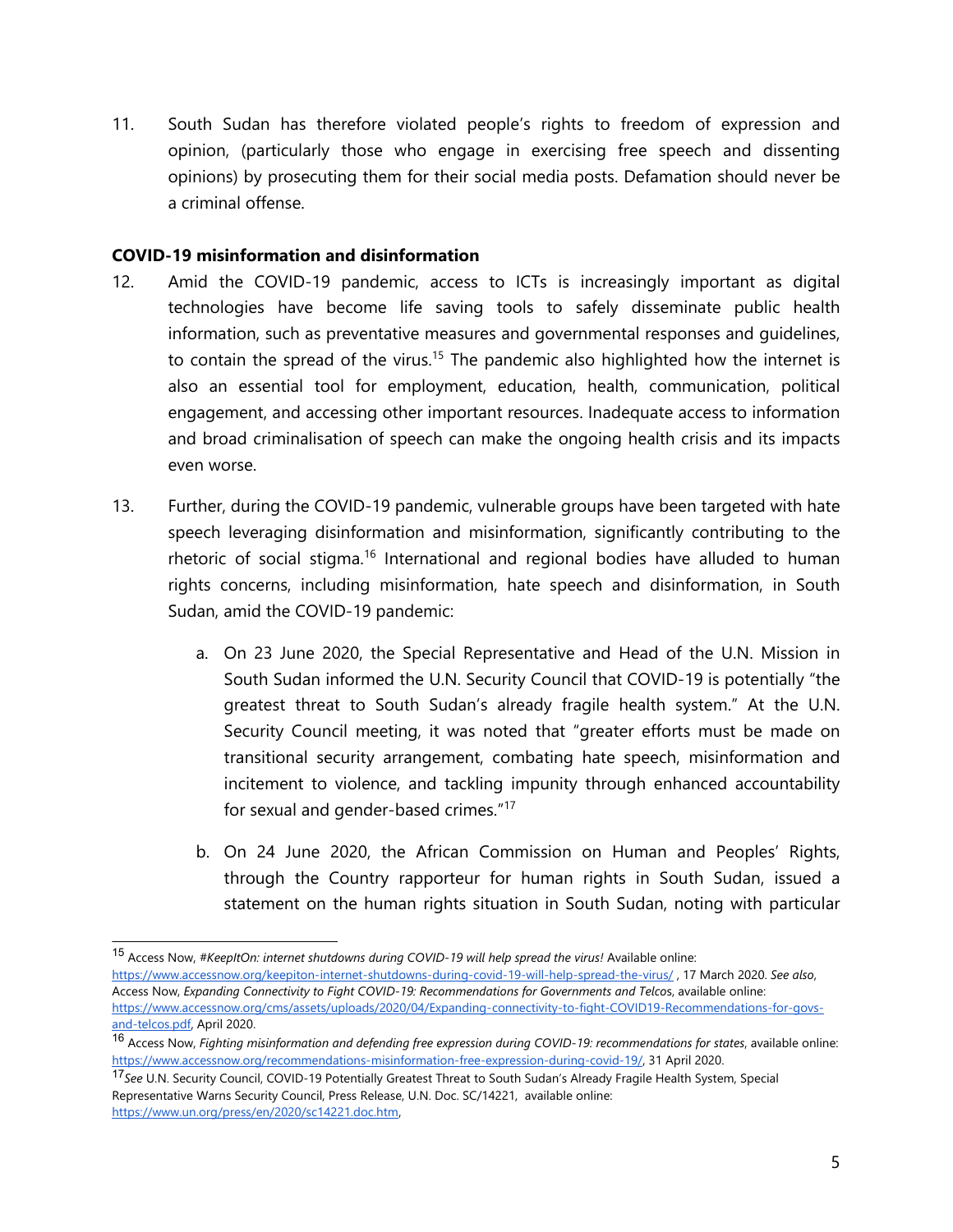concern South Sudan'<sup>s</sup> response to COVID-19 and interrelated human rights concerns.<sup>18</sup>

#### **Internet shutdowns**

- 14. The #KeepItOn Coalition composed of more than 240 organisations from 105 countries around the world — track internet shutdowns worldwide. The 2021 #KeepItOn report, authored by Access Now, noted an alarming government-trend to shut down the internet as <sup>a</sup> tool to suppress peoples' human rights amid conflict, as well as during pivotal moments, such as protests and elections.
- 15. Governments attempt to justify internet shutdowns by claiming they are necessary to restore "public order" or "national security," to "prevent the spread of misinformation/disinformation," to "curb cheating on exams," or for "technical reasons." Yet governments typically order internet shutdowns under circumstances that reveal the shutdowns are in fact aimed at quelling protests or gagging citizens during important national events like elections.<sup>19</sup>
- 16. In alignment with its human rights obligations, South Sudan must refrain from blocking or shutting down the internet and mobile communications services, particularly during elections and protests. Several U.N. bodies and independent experts have condemned internet shutdowns as <sup>a</sup> violation of international human rights law. 20 Similarly, regional bodies, including the AU, have also emphasised that intentional shutdowns violate human rights norms.<sup>21</sup> Despite clear guidance that internet shutdowns are never justified under international human rights law, South Sudan has reportedly shut down the internet.
	- a. On January 5, 2018, the National Communication Authority of South Sudan reportedly shut down 3G mobile internet services across the country for hours following violent conflict between governmen<sup>t</sup> and rebel forces in Yei River

<sup>18</sup> ACHPR, *Statement on the human rights situation in South Sudan*, available online: <https://www.achpr.org/pressrelease/detail?id=514>

<sup>19</sup> Access Now, *#KeepItOn FAQ*, available online: <https://www.accessnow.org/keepiton-faq/>, 2021.

<sup>20</sup> Most recently summarised in the <sup>15</sup> June <sup>2021</sup> Report *Ending Internet shutdowns: <sup>a</sup> path forward,* the U.N. Special Rapporteur on the rights to freedom of peaceful assembly and of association, U.N. Doc. A/HRC/47/24/Add.2, available online:

<https://undocs.org/A/HRC/47/24/Add.2> at paras 13 - 14. *See also,* Access Now, *U.N. propels internet shutdowns into the spotlight, calls on key stakeholders to act, 1 July 2021,* available online: <https://www.accessnow.org/un-internet-shutdowns/>.

<sup>21</sup> The U.N. Special Rapporteur on the rights to freedom of peaceful assembly and of association, *Ending Internet shutdowns: <sup>a</sup> path forward,* U.N. Doc. A/HRC/47/24/Add.2, available online: <https://undocs.org/A/HRC/47/24/Add.2> at paras 13 - 14. *See also,* Access Now, U.N. propels internet shutdowns into the spotlight, calls on key stakeholders to act, 1 July 2021, available online:

<https://www.accessnow.org/un-internet-shutdowns/>. Note in particular, the ACHPR affirmed the principle of non-interference with access to internet and stressed that States "shall not engage in or condone any disruption of access to the internet and other digital technologies for segments of the public or an entire population" the ACHPR, *Declaration of principles on freedom of expression and access to information in Africa,* 2019.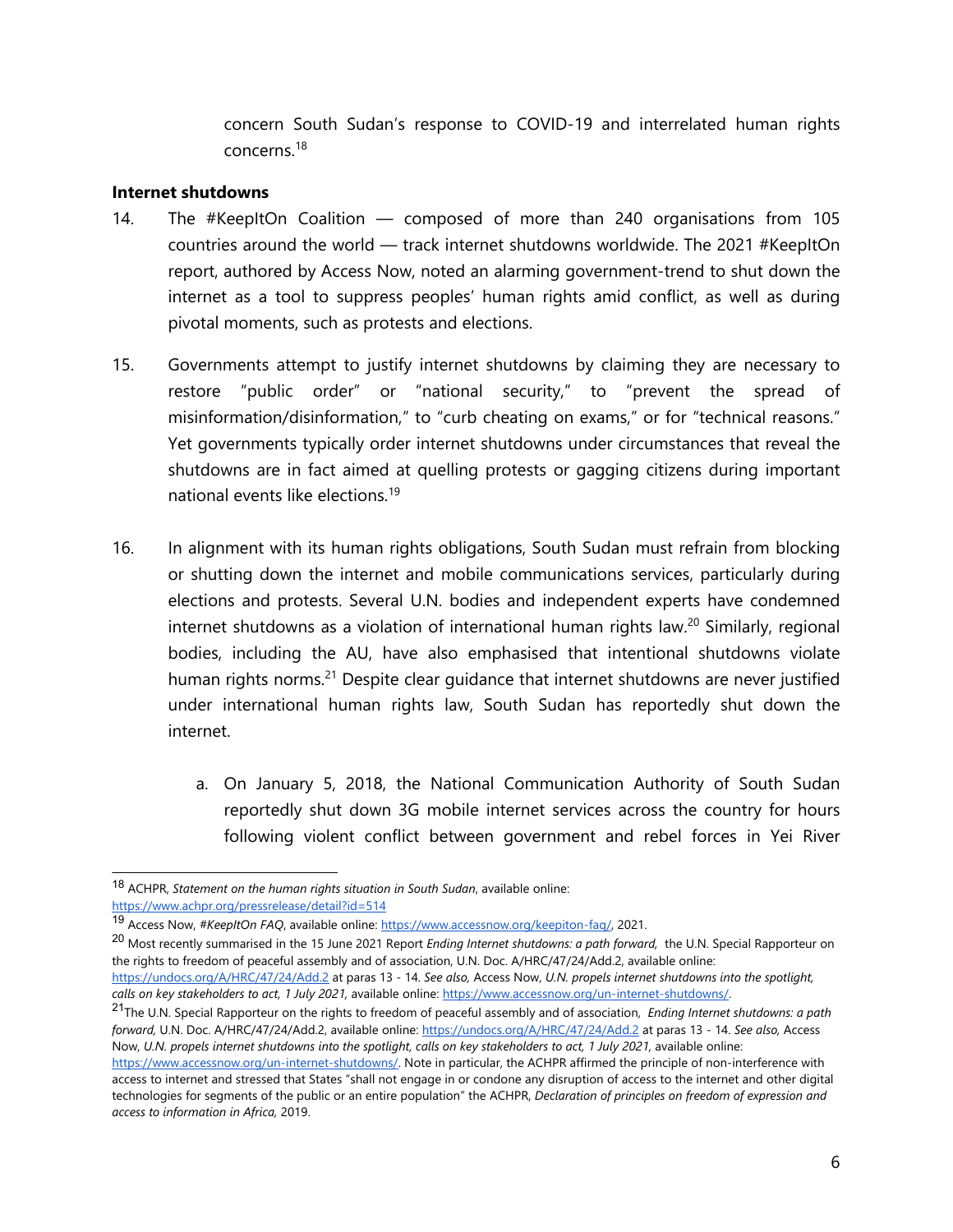state.<sup>22</sup>

17. Internet shutdowns hurt the safety and security of citizens, limit access to information and emergency services, negatively impact small and large businesses and their customers, and interfere with the provision of health, education, and e-services. Internet shutdowns also enhance the concealment of potential violence and human rights violations perpetrated by both State and non-State actors against individuals.

# **Recommendations**

- 18. We urge that the rights to freedom of expression and opinion and access to information be prominent issues in the upcoming UPR review cycle. We therefore recommend that South Sudan:
	- a. Adhere to international human rights standards and uphold its commitments to promote and protect the right to freedom of expression and opinion, allowing people to access the internet freely and without fear of surveillance or censorship;
	- b. Ensure universal access to <sup>a</sup> free, secure, and open internet, extending digital economic, educational, health, social, and cultural resources to all, and particularly to those in vulnerable communities and people in at-risk groups;
	- c. Provide education, training, and capacity building opportunities, particularly focused on the needs and interests of women and their intersecting identities, so everyone can learn how to securely and effectively exercise their human rights online;
	- d. Prioritise funding for digital development that meets the diverse needs and interests of all individuals, particularly women, and reallocate existing funds toward building inclusive digital infrastructure, particularly amid the COVID-19 pandemic;
	- e. Ensure the prompt, impartial, and effective investigation into and stop the arbitrary detention, harassment and persecution of human rights defenders, activists and journalists, and decriminalize defamation;
	- f. Make <sup>a</sup> state pledge to refrain from blocking, or shutting down the internet and telecommunications services, particularly during elections and peaceful protests;
	- g. Continue to improve cooperation with U.N. and A.U. mechanisms, in particular, ratify the A.U. Malabo Convention, strive to adopt the Convention 108+

<sup>&</sup>lt;sup>22</sup> Saruni Maina, South Sudan's National Communication Authority Reportedly Shuts Down 3G Internet Services in the Country, available online: <https://techweez.com/2018/01/05/south-sudan-internet-shutdown/>, 5 January 2018.